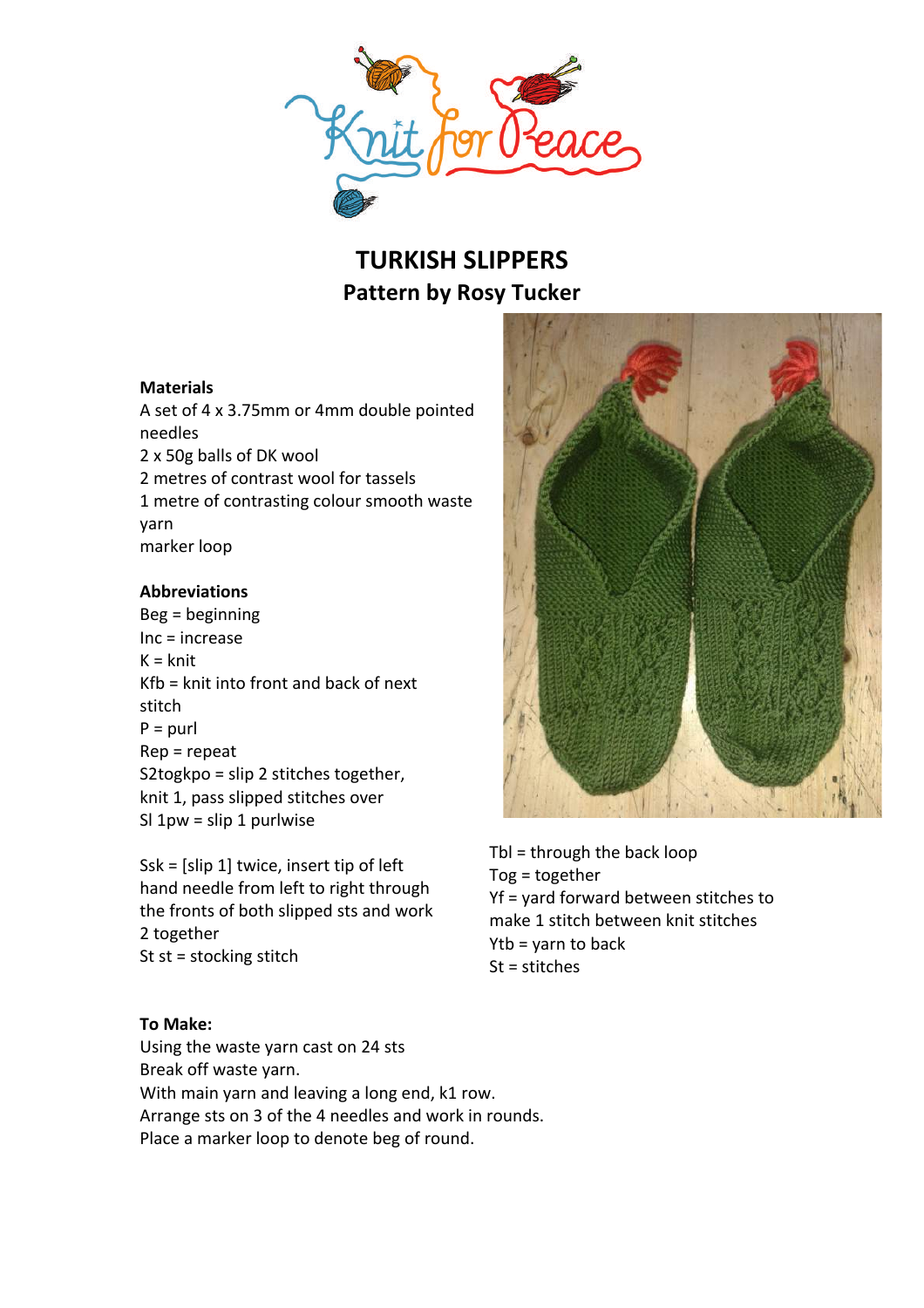```
1<sup>st</sup> round [inc in next st, k11] twice. 26 sts
2<sup>nd</sup> round K1, kfb, k12, kfb, k11
3rd round K2,	kfb,	k13,	kfb,	k11
4th round K3,	kfb,	k14,	kfb,	k11
5<sup>th</sup> round K4, kfb, k15, kfb, k11
6<sup>th</sup> round k5, kfb, k16, kfb, k11
7<sup>th</sup> round k6, kfb, k17, kfb k11
8th round k7,	kfb,	k18,	kfb	k11
9th round k8,	kfb,	k19,	kfb,	k11
10<sup>th</sup> round k9, kfb, k20, kfb, k11
11th round k10,	kfb,	k21,	kfb,	k11
12<sup>th</sup> round k11, kfb, k22, kfb, k11. 48 sts
13<sup>th</sup> to 15<sup>th</sup> rounds K to end.
16<sup>th</sup> round [K2tog, yf] 6 times, k24 [k2tog, yf] 6 times
17<sup>th</sup> round k47, p1 tbl
18<sup>th</sup> round k2, k2tog, yf, k1, yf, ssk, k33, k2tog, yf, k1, yf, ssk, k2, p1 tbl
19<sup>th</sup> round k47, p1 tbl
20<sup>th</sup> round k1, k2tog, yf, k3, yf, ssk, k31, k2tog, yf, k3, yf, ssk, k1, p1 tbl
21st round k47, p1 tbl
22<sup>nd</sup> round k2, yf, ssk, k1, k2tog, yf, k33, yf, ssk, k1, k2tog, yf, k2, p1 tbl
23<sup>rd</sup> round K47, p1 tbl
24<sup>th</sup> round K3, yf, s2togkpo, yf, k35, yf, s2togkpo, yf, k3, p1, tbl
25<sup>th</sup> round k47 p1 tbl
26<sup>th</sup> round to 36<sup>th</sup> rounds rept 18<sup>th</sup> to 25<sup>th</sup> rounds once more, then 18<sup>th</sup> to 20<sup>th</sup>
rounds again.
Next 2 rounds K47, p1 tbl
Next row P47, p1 tbl
Next row K47, p1 tbl
Rep the last two rounds once more
Divide for opening
EITHER
Slipped stitch edge slipper
Turn and work in rows as follows
```
1<sup>st</sup> row ssk, k to end, 47 sts **2<sup>nd</sup> row** SI 1pw, ytb, k to end Rep  $2^{nd}$  row until 7 sts remain **Next row** SI 1 pw, k6 Rep the last row 3 times more **Next row** ssk, k3, k2tog **Next row,** ssk, k1, k2tog, 3 sts **Next row S2togkpo** Fasten off, leaving enough varn to attach the tassel **OR** Turn and work in rows as follows 1<sup>st</sup> row Ssk, k to end. 47 sts 2<sup>nd</sup> row K to end